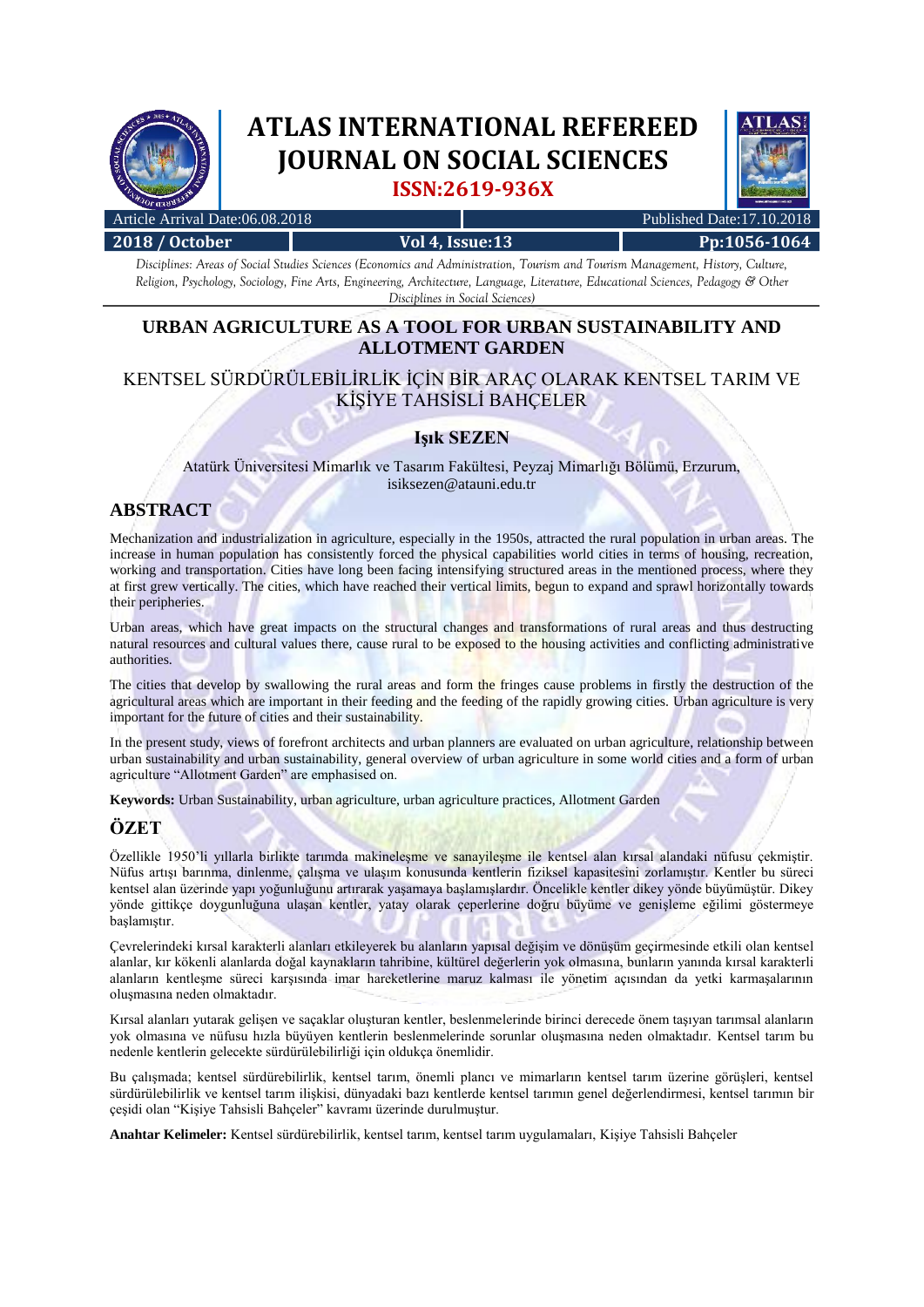## **1. INTRODUCTION**

Urban areas being effective on the structural change and transformation by influencing rural/suburban areas caused deterioration of natural resources in rural, loss of cultural values, in addition, exposure of rural areas to urban development movements also caused administrative conflicts. In addition to urban effects on rural areas, cities also developed by enlarging and sprawling on rural areas, destroyed agricultural lands which are vitally important for the nourishment of urban people causing also problems in feeding urban people (Kara, 2004).

## **1.1. Urban Sustainability**

In the world, where cities turn out to be dominant, urban sustainability came to the world agenda. It was emphasized in the entire process which began in Rio de Janeiro with Agenda 21 and going on with 100-page Habitat Agenda signed by 180 countries at Habitat-II Conference, Istanbul in 1996 that human settlements should be planned, developed and improved in full convenience with Sustainable development principles and components.

In addition, in the same document, it was also focused on the protection of opportunities of generations next and respecting carrying capacity of ecosystems. It is stated in the same document that science and technology play vital role in forming sustainable human settlements and sustaining dependable ecosystems.

It is strictly known today that cities consume excessive natural sources and produce excessive wastes. Ecological footprints of cities destroy habitats of many species. Urban effect has gone far beyond their own physical borders. In addition, cities face consistently increasing human population. Such a situation means increasing number of people to be nourished. Together with several other initiatives and actions, urban agriculture is of vital importance for the sustainability of cities in the future (Deelstra and Girardet, 2000).

## **1.2. Urban Agriculture**

Urban agriculture (UA) defines the propagation, production or processing of various food or products out of food in (interior part of) urban areas at small, medium or metropole cities using human, material, product and service resources in or around urban areas and providing inputs in the same urban areas (Mougeot, 2000; Brown and Jameton, 2000)

In fact, UA practices have long been an occupation formally at every term for farmers in or around cities. What changed in time is that the size of occupation expanded and informally everybody started to perform such an activity nearly 30 years ago. It is known that cultivation of urban areas by humans was caused by some concerns like food security and income production (Brown and Jameton, 2000)

In developing countries, UA may be the addresses of food insecurity (Zezza and Tasciotti, 2010). UA is the production of plant and animal products in urban areas.

UA expresses a wide range of agricultural activities conducted in urban borders. In the scope of these activities, as an example, in the USA diversity has reached through Community Gardens such an extent that even family members are granted rights to own small plots to make agricultural production individually in the plots given to whole family. In addition, in school curricula there are lessons related to agriculture to make agricultural production at school gardens simultaneously with theoretical lessons.

Due to legislative reasons in the US, UA is confined mainly to horticultural practices and related industries. It rarely includes large scale livestock farms and animal product processing facilities or fishery farms however; such facilities can be seen in other countries. Even though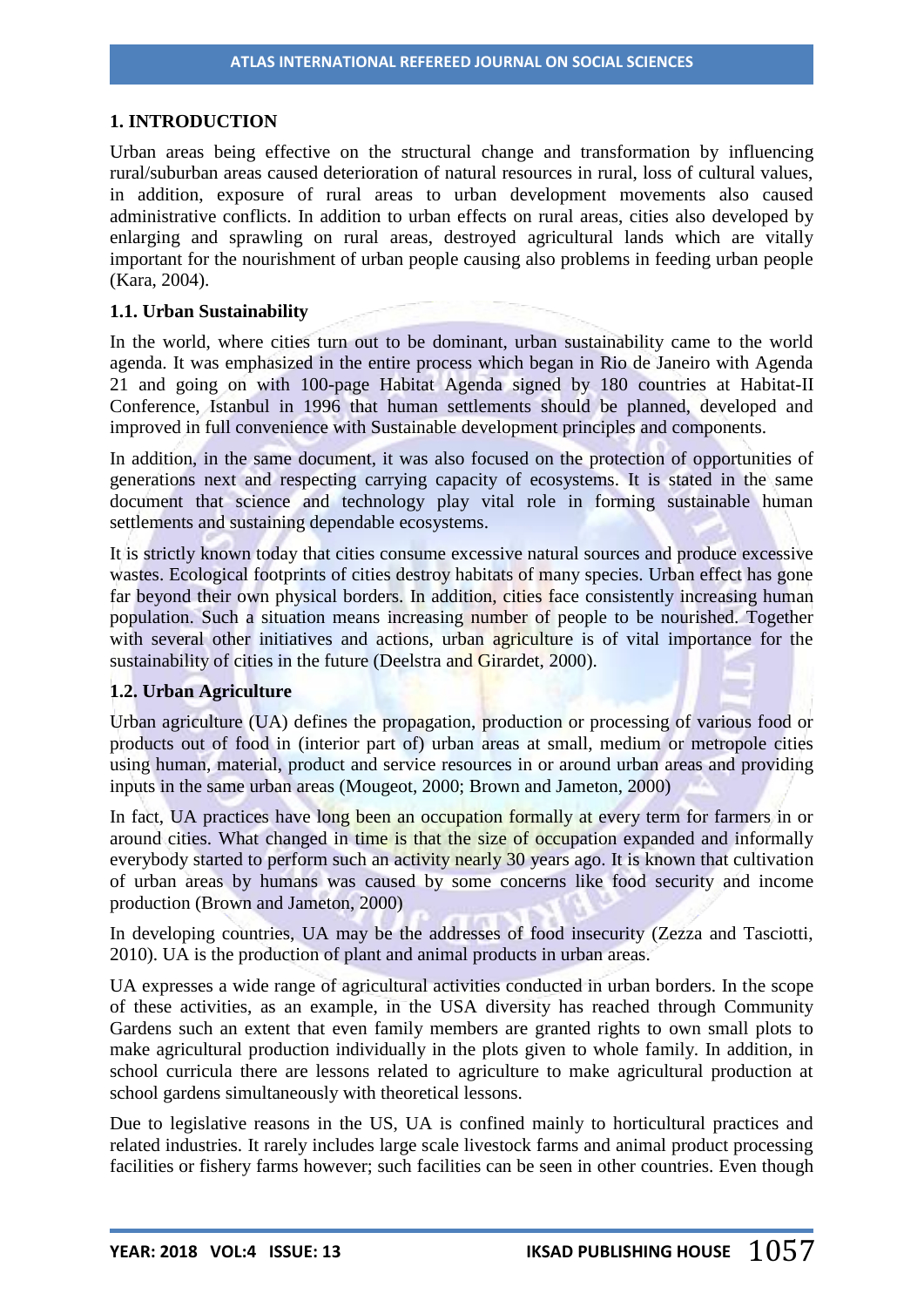some UA practices in the US are at large scales even in industrial sizes while others are carried out in pocket gardens in farther abandoned parts of cities. In addition, UA involves backyards, windows sills and roof gardens (Brown and Jameton, 2000).

#### **1.3. Views of Prominent Planners and Architects on Urban Agriculture**

The concern of food production has long been questioned by modernist planners and theoreticians. The first approach attracting attentions is Ebenezer Howard's garden city theory. All city propositions of Howard involve agricultural activities in the ratio of 5/6. Ideal city of Howard was seen in his book Garden Cities of Tomorrow published in 1902 and diagrams he drew (Rasouli, 2012). According to Howard, a green belt composed of agricultural lands and open spaces will surround city and serve as a buffer by preventing city from expansion.

Importance of agriculture was generally emphasized by theoreticians, designers and planners during the First and Second World War. Adopting fully different approach, Frank Lloyd Wright combined agriculture with his Broadacre City involving low population density. In 1922, Le Corbusier proposed in his Contemporary City approach to divide city into three different food production parts and also a model to manage and control land.

## **1.4. The Objectives of Urban Agriculture**

According to Brown and Jameton (2000) and Deelstra and Girardet (2000), the objectives of Urban Agriculture;

- $\checkmark$  Urban agriculture (UA) guarantees food security in cities.
- $\checkmark$  UA is effective in fighting hunger and enable healthy and efficient nutrition.
- $\checkmark$  UA has favourable effects on physical and psychological public health since it allows physical movements and provides occupations for people.
- $\checkmark$  UA involves useful applications for environmental health.
- $\checkmark$  UA practices help remove toxic materials and harmful bacteria in urban soil.
- $\checkmark$  Since agricultural products are produced in cities, at small distances to consumers; great amount of time and money are saved caused by transportation.
- $\checkmark$  Ugly, dangerous and abandoned areas are turned out to be beautiful gardens.
- $\checkmark$  UA practices increase biodiversity in cities.
- $\checkmark$  UA practices help prevent erosion and water table pollution.
- $\checkmark$  UA can prevent both soil pollution through their roots and air pollution by absorbing materials causing it.
- $\checkmark$  UA practices raise environmental awareness and increase value of lands.
- $\checkmark$  UA practices moderate urban climatic conditions by increasing relative humidity, balancing temperature, reduce wind velocity and block excessive solar radiation.
- $\checkmark$  UA practices minimise wastes in cities improve and make food chain work better. They also enable to process and recycle urban solid waste and wastewater.
- $\checkmark$  UA contributes to water management.
- $\checkmark$  UA provides oxygen and carbon monoxide balance and reduce carbon footprints.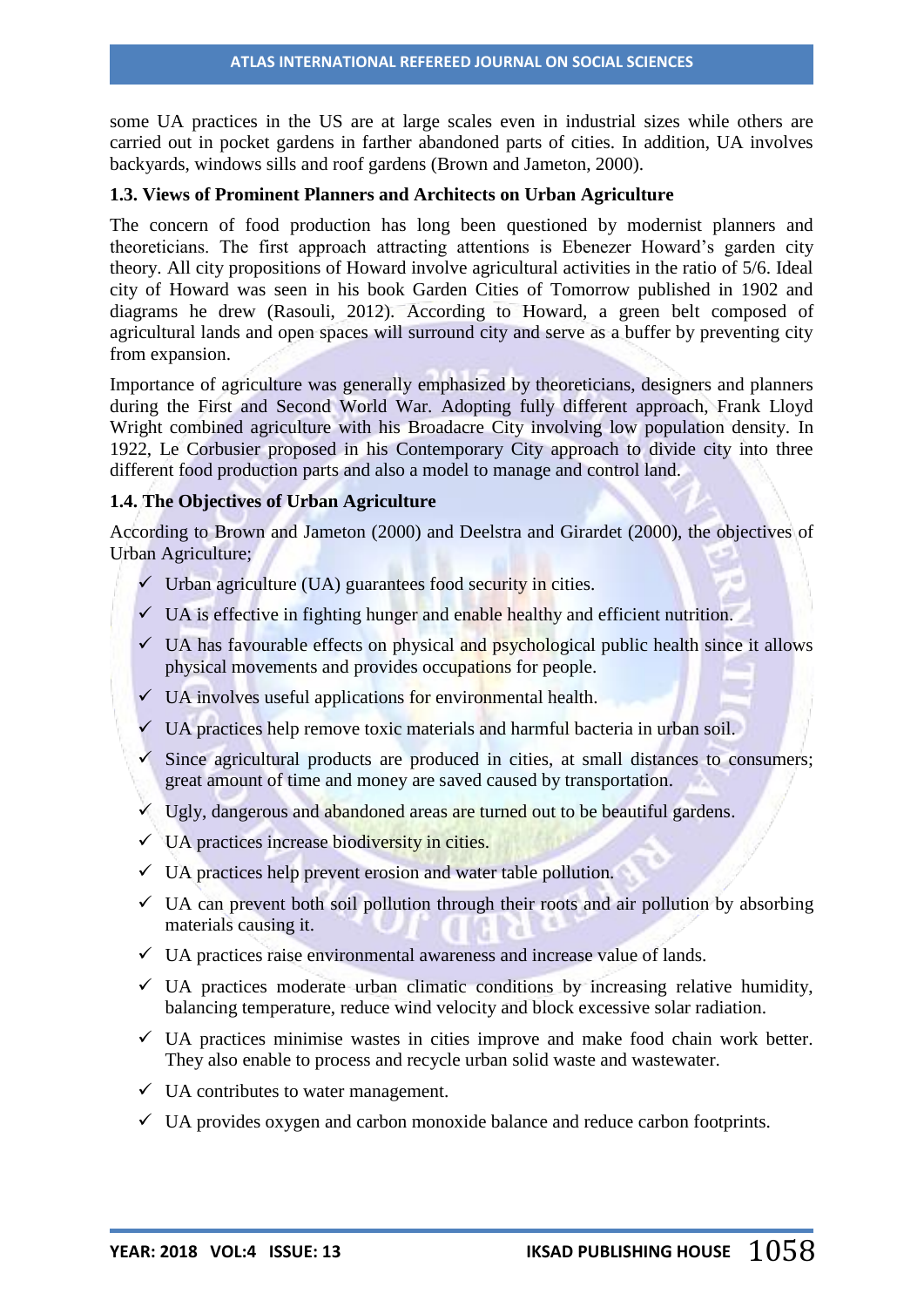### **1.5. Urban Sustainability and Urban Agriculture**

Millennium development goals focus on environmental sustainability. UA may be a useful tool for sustainable urbanisation since this practice make cities connect their surroundings. Poor hygiene conditions, unsafe water reserves, uncollected wastes and polluted rivers, anthropogenic activities causing environmental deterioration reduce the human quality of life, increase cost of living and cease socioeconomic development. Production of trees, shrubs, flowers, ornamental plants and food plants can decorate and make cities beautiful, moderate climatic conditions, prevent erosion absorb air pollution and odour (Deelstra and Girardet, 1999).

## **1.6. An Overview of Urban Agriculture in Some Cities in The World**

In western cities, after Second World War lands started to be left for urban food production. Over the last four decades, economic understanding has directed people to purchase not to produce. However, imbalance between incomes and job opportunities caused some people to face starvation and a different system alternative to present one was inevitably needed. One good alternative may be in this respect urban agriculture.

In cities where industry was decentralised, urban food production approach is a good planning choice for idle workers and abandoned lands. For example, in American cities (Detroit and New York etc.), thousand acres of lands were granted to the unemployed to produce their food. In Great Britain, urban farms were supported financially through projects in 20 cities. In Germany, former mining zones remaining (surrounded by) in urban areas (like Essen) were left for urban agriculture practices (Deelstra and Girardet, 2000).

China is known for its highly intensive urban agriculture production systems. So far, many big Chinese cities have turned out to be self-efficient in food production by using agriculture lands in and around or periphery of cities. For instance, Beijing today manages an extended agricultural land around the city with a population above 10 million.

In Shanghai, only 20% of urban land is structured and 80% of the area is urban periphery given to agricultural production. This means that the urban part of the city can produce enough amount of vegetable, rice, pork, chicken, duck etc. to feed its population. Chinese cities with their unique set up and systems, use extended arable lands in their close proximities for agricultural production and in this situation, they seem to be self-efficient (Deelstra and Girardet, 2000)

In Manhattan New York, recyclable materials are used to produce agricultural products in Riverpark Farm covering an area of 15000 square kilometre. In Sky Green Farm, Singapore, nature friendly solutions have been developed. It is the first low-carbon dioxide floor system vertical urban agricultural project in the world to produce agricultural productions. Sky Green consumes less energy and water compared to other traditional agricultural production methods and cover less surface area (Duysak, 2014).

In Turkey, a developing country, in the first years of modern republic, the country had self – efficient cities in feeding themselves even produced more than their needs. After especially 1950s, these cities turned out to be nearly self-efficient due to mechanisation in agriculture, governmental policies and urbanisation effects. In especially metropoles, sprawling growth form changed and transformed the structure in peripheries and rural areas by turning the production areas of regions to feed their people into consumption zones (Kara, 2004).

Yedikule Bostanları (gardens) dating back to 1500 years before 1500 with their UA functions are only example of inner city agricultural lands dropping from Ottoman and Byzantine periods (Anonymous, 2013; Koca, 2014).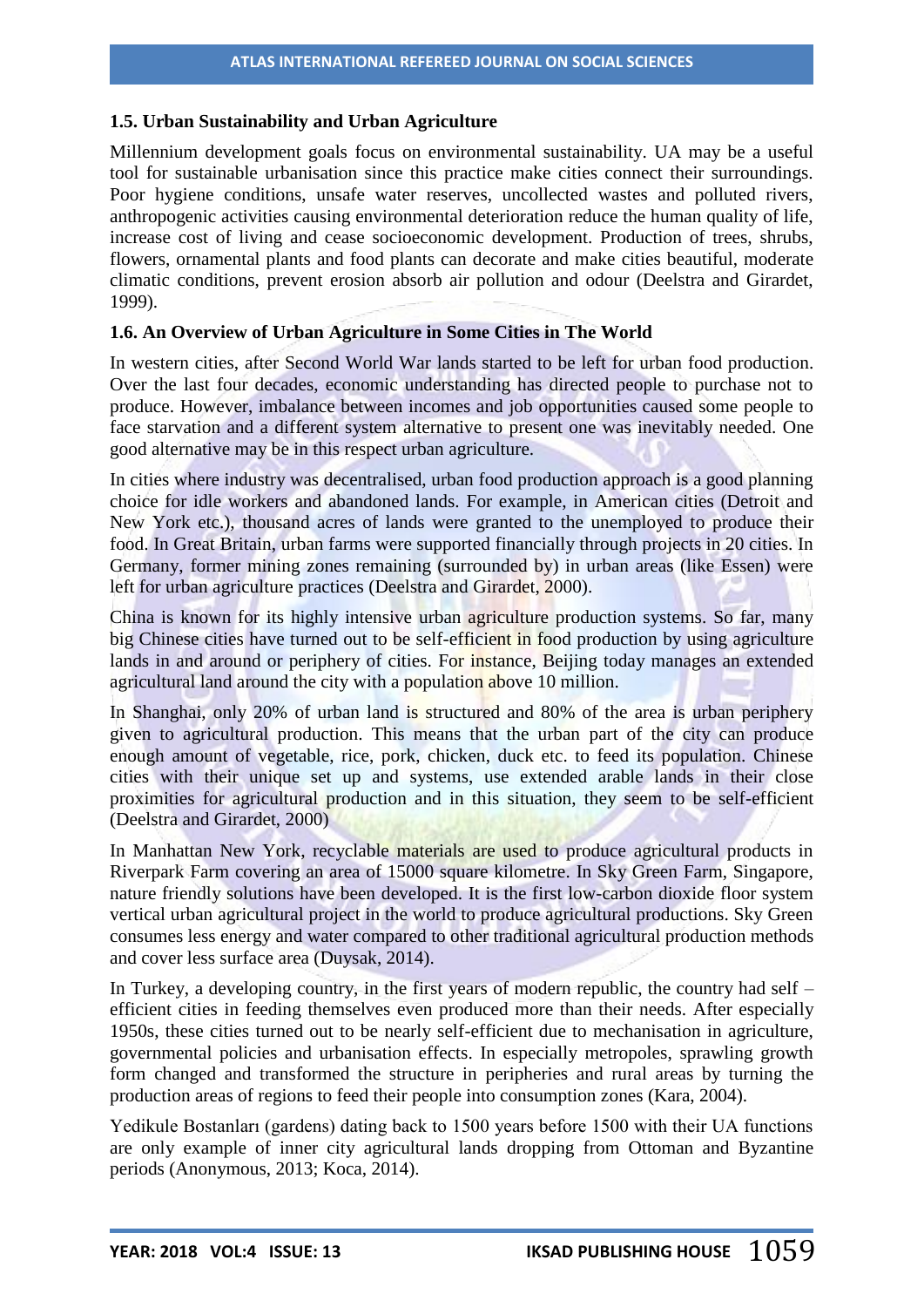Boğazköy Kuzguncuk vegetable garden with a 700-year past in Istanbul, evaluated to be urban agriculture land for ages and known to be public space where urban dwellers meet each other, socialise, get in communication has wanted to be opened for housing in every 10 years from 1990s. In 2011, a private school tried to be constructed in the area.

Atatürk Forest Farm was thought to be an urban farm focused on cultivation by referring to its establishment aims and activities performed in its past. Established based on the term "cultivation", Atatürk Forest Farm provides several environmental, economic and social benefits (Anonymous 2017). With such properties, Atatürk Forest Farm is included in urban agriculture area. Açıksöz and Memlük (2004) is on the evaluation of Atatürk Forest Farm in terms of urban agriculture.

However, people in and close proximity of the area claimed that they use the area as agricultural land, green area, meeting and sharing point, play grounds for children, recreational area for the elder and others and a social area and rejected the private school project. After that, the Ministry of Environment and Urbanisation Board of Nature Conservation gave up the project planned to be constructed in the area due to the reason that such a project may harm the architectural tissue and structural characteristics of its close proximity (Koca, 2014).

## **1.7. Allotment Garden as a Component of Urban Agriculture**

AG takes place in the community garden category constituted nearly 200 years ago in many European countries. As s part of urban culture, Allotment Garden (AG) is among urban development dynamics. However, the number of such gardens started to decrease between 1950 and 1960s because the chance of establishing these gardens in place of housing, education, transportation and industrial uses reduced to a very low level (Macnair, 2002; Holmer et al., 2003). In Figure 1 an example of **AG** is given from Munich.



**Figure 1.** Allotment Garden in Munich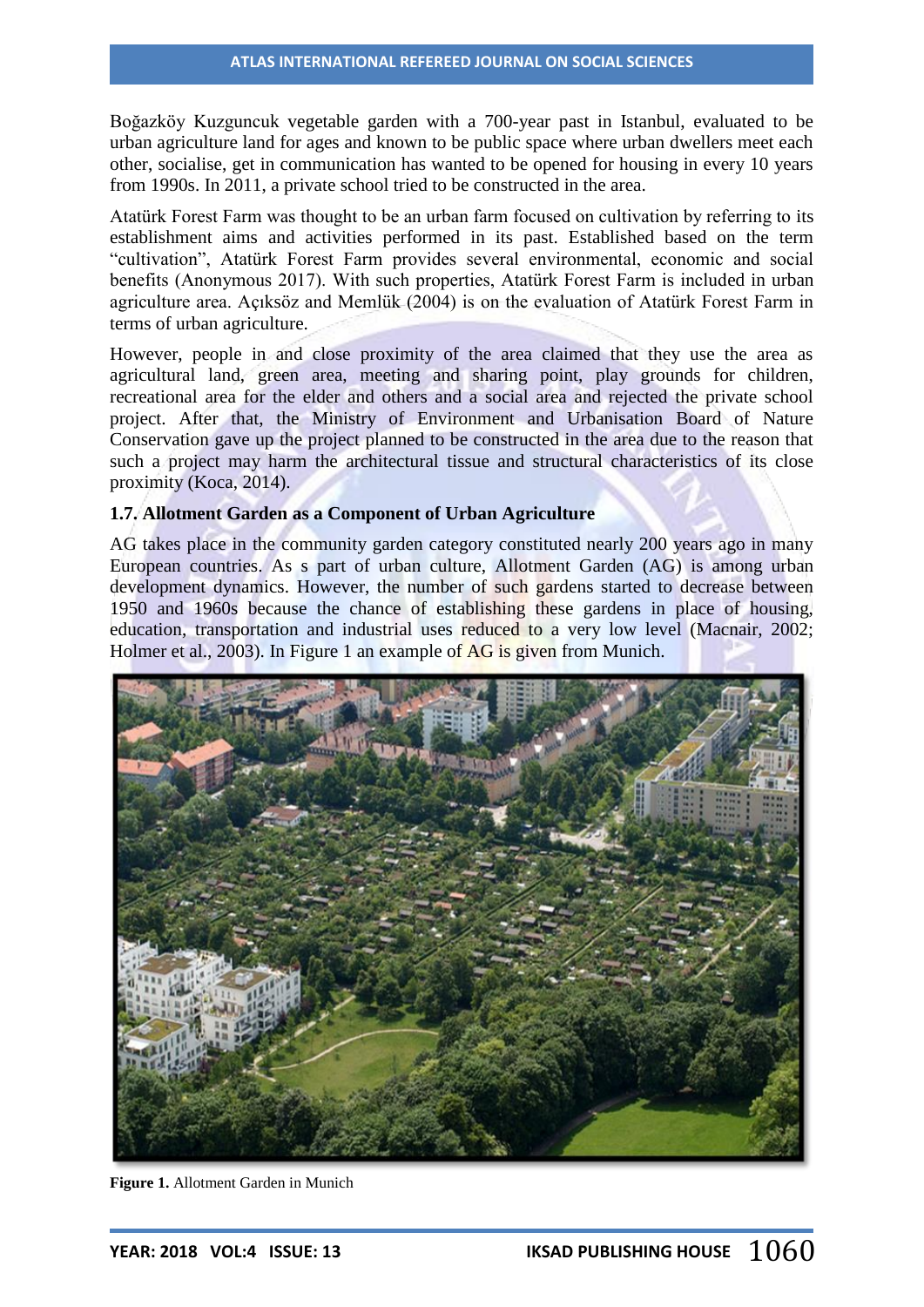AGs are the concentration of several hundreds of 200-400-square meter land parcels assigned to individual or families. Their examples are seen in European countries mainly Germany and their functions are not only the production of plants but also recreation and social activity. AGs are the areas preventing the convergence of urban ecosystem and contributing to urban ecology (Barthel et al., 2010).

They have many social, cultural and economic functions for especially the elder. Such areas can offer occupancy to the elder in their retirement period in addition to the possibility of cheaper vegetable consumption (Tei et al, 2009).

As an opinion, AG was developed first in 1864 by Allotment Gardeners Association in Germany. In industrialisation period in Europe, large number of families moved from villages to cities to work in factories. Such people lived then in lower income and socioeconomic conditions as those in Philippines cities today. Gardens for the Poor or in its changed name Allotment Gardens were offered as contribution to the poor. The first half of 20th Century began to be important for food security. After the World Wars I and II, nourishment and socio- economic conditions of people were very poor. It became harder and harder to send rural agricultural products to urban markets or people had to buy them for extremely high prices. As a result, food production, especially fruit and vegetables in cities, house gardens and AGs became vitally important to survive. (Kasch, 2001; Holmer et al., 2003). Warriston Allotment which is constructed in 1932 in Scotland to help poor people is had shown in Figure 2.



**Figure 2.** Warriston Allotment, İskoçya, 1932

Views about AGs changed in time in Germany. Increase of crises and poorness from 1850 to 1950 AGs functioned to provide food support and security but today they function as recreational areas and socially attractive spaces. In the old days it used to be a full – time job to work in AGs it is now an enjoyable hobby to millions of people (Crouch, 2000; Drescher, 2001; Holmer et al, 2003). After the 2nd World War in Germany, 200 thousand AGs were planned. Today, 80 thousand of them are still in use. Workers in these gardens pay very little rent price. Organic agriculture applications are performed in the gardens and the use of pesticide is totally forbidden.

AG (Figure 3) is defined to be the part of green belts open to public (Crouch, 2000; Drescher, 2001; Holmer et al, 2003).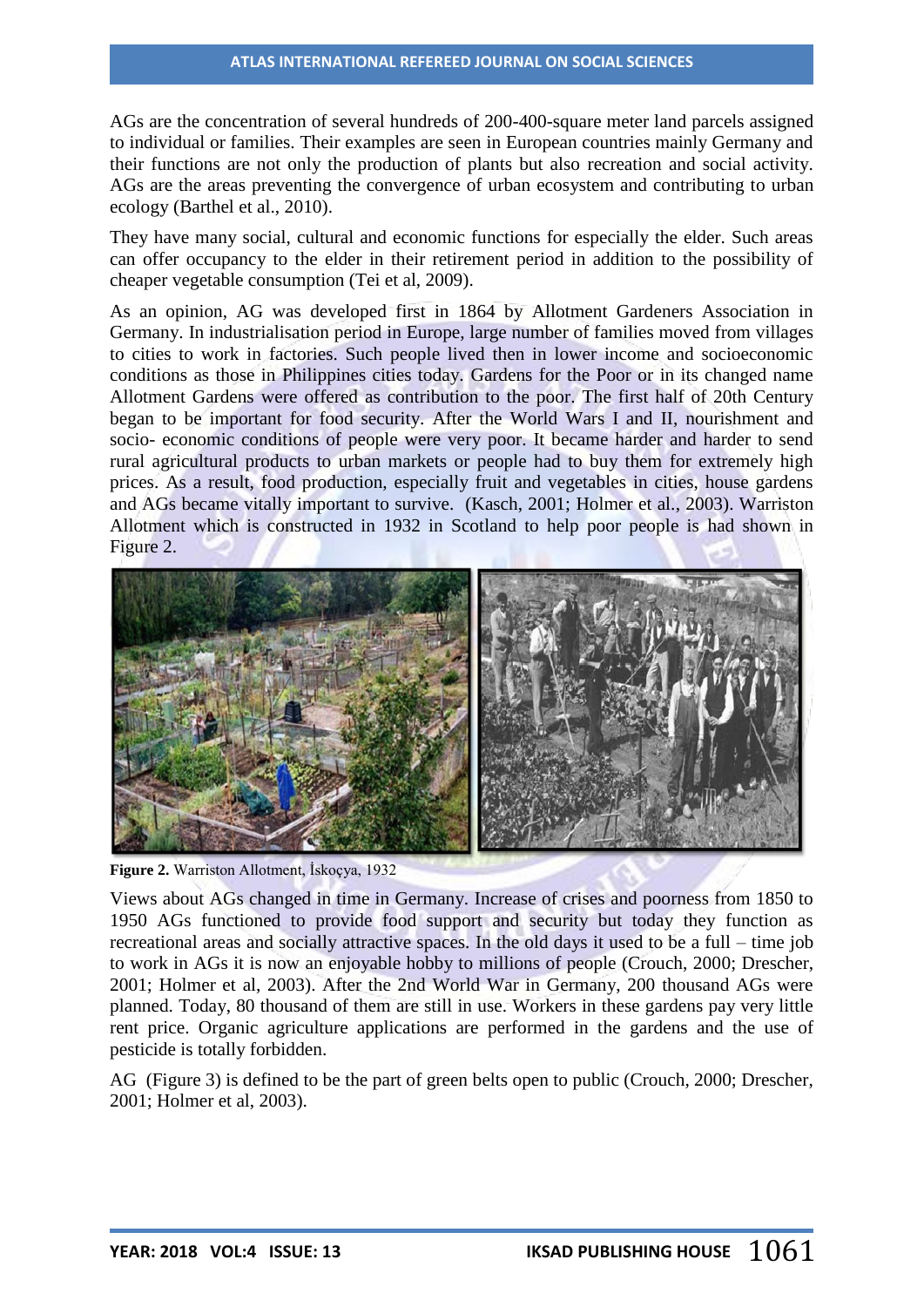

**Figure 3.** Examples of AG as a part of public green belt areas

Since AGs are evaluated to be green areas in cities, they have positive effects on human health. They take people away from stress (Armstrong, 2000; Twiss et al., 2003; Van den Berg et al., 2010).

People have the opportunities of plant production and meeting their needs with vegetables they produce in the gardens planned near low-income-housing complexes. These gardens play important roles in the reduction of urban environmental problems (Irvine et al., 1999).

Biodiversity increases thanks to natural plant species growing in AGs. Fruit, vegetation and cut flower produced in AGs are used officially by local authorities for society. Conservation of these gardens in cities is important today. Two-third of gardens are planted vegetation and one-third is left for flower production and recreation (Drescher, 2001).

AGs have favourable effects on human health since they are evaluated to increase the rate of green spaces in cities and on urban ecosystem since they increase biodiversity in urban areas. These gardens play important role in decreasing urban environmental problems.

Allotment Gardens (AG) are inevitable part of UA practices in UK. They supply healthy and fresh food in addition, they can also provide the possibility of entertainment and recreation activities. AGs also can offer possibilities for a very wide range of functions such as open green spaces and wild life areas (Garnett, 1996). However, AGs are also under threats and have been facing disappearing threat for 20 to 30 years due to urbanisation and development pressure (HoC, 1998; Perez-Vazquez et al., 2002).

## **2. RESULT**

When UA practices are considered from past to present, it is seen that they have been applied for ages in a combined way with cities.

Valuation of lands in city centres with industrialisation and low income from agricultural activities caused lands in the city centre and periphery to be given to the activities with higher economic incomes (Tomar, 2013).

UA has the potential of being a dynamic economic sector with easily and quickly adaptable to rapidly changing urban conditions and demands. UA activities can combine rural and urban periphery since they provide open green spaces through cultivation activites.

If UA lands are planned accurately and integrated into urban design, such practices can increase comfort of urban dwellers. Green areas around apartment blocks and abandoned spaces can contribute to mitigation of urban climate. Vegetation can increase humidity, decrease temperature, give pleasant smell, through leaves it can catch dust and gases, reduce wind velocity, block solar radiation can form shadowy and canopy layers and spaces.

The most important obstacle to prevent UA from developing in cities is the limitation in the presence of land to grow plants.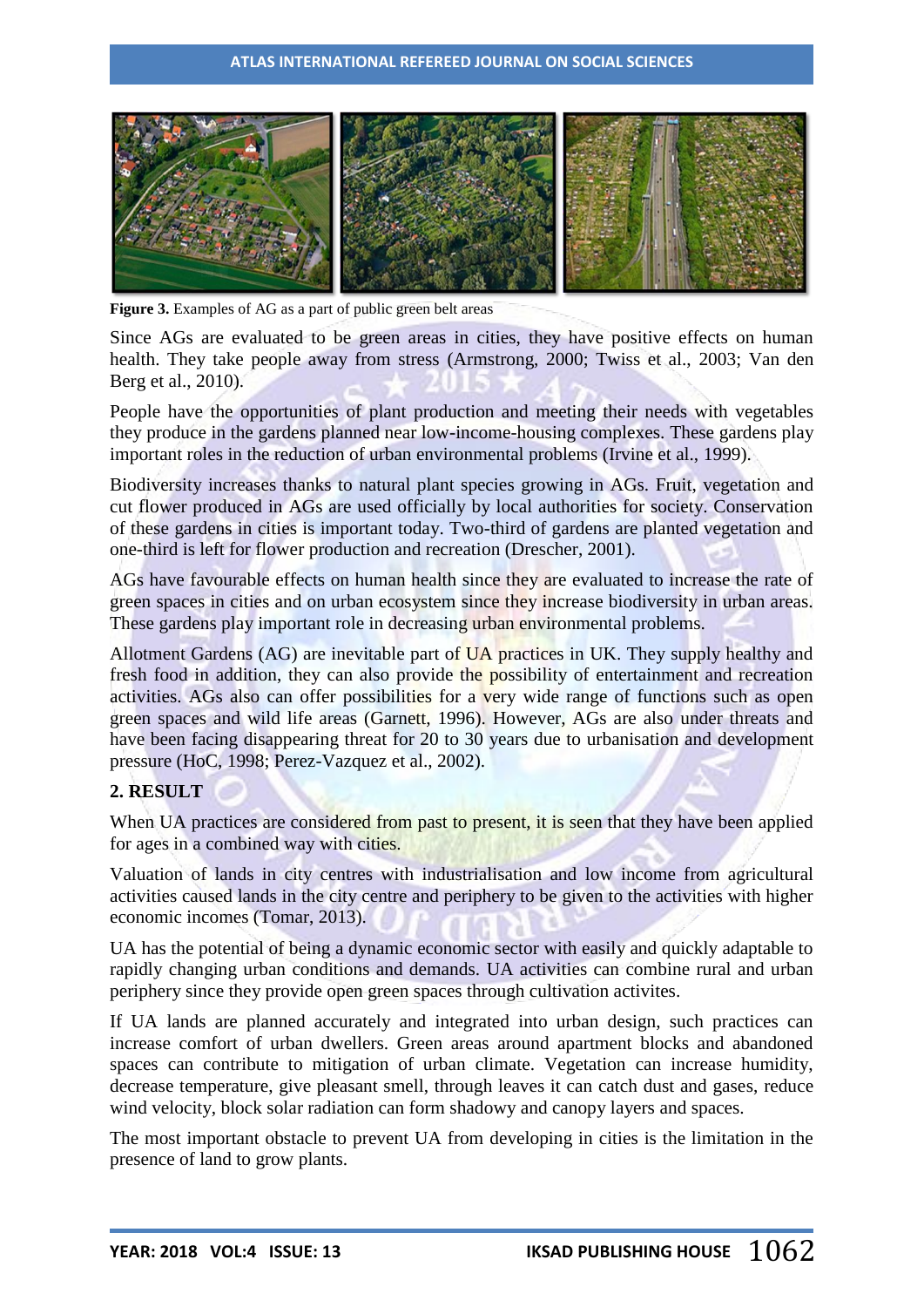In order to increase the rate of UA lands in urban area, it is necessary to place urban gardens in parks or wild life corridors and evaluate these lands as a complete green area for cities. It is also a requirement to solve problems such as ownership / user situation of lands and legal and administrative matters like easy and cheap access to water. UA lands increase the amount of urban open green spaces.

Land use planning in the scope of UA practices can provide a complementary structure together with other specialist groups, occupational disciplines in cities and their socioeconomic and spatial aspects. Therefore, in cities, in planning and design agricultural lands should be placed in cities by considering social, economic, environmental, physical extents (Rasouli, 2012).

#### **REFERENCES**

Açıksöz S, Memlük Y (2004). Kentsel Tarım Kapsamında Atatürk Orman Çifliği'nin Yeniden Değerlendirilmesi. Tarım Bilimleri Dergisi, 10 (1): 76-84.

Armstrong D (2000). A survey of community gardens in upstate New York: implications for health promotion and community development. Health Place, 6: 319-327

Anonim (2013). Arkeologlar derneği İstanbul Şubesi Bülteni, Eylül-Kasım 2013, Sayı:01.

Anonim (2017). Kent Düşleri 9. Atatürk Orman Çiftliği Alanları Değerlendirme Projesi. [http://www.mimarlarodasiankara.org](http://www.mimarlarodasiankara.org/)

Brown KH, Jameton AL (2000). Public Health Implications of Urban Agriculture.Journal of Public Health Policy, Vol. 21, No. 1. (2000), pp. 20-39.

Barthel S, Folke C, Colding J (2010). Social-ecological memory in urban gardens-Retaining the capacity for management of ecosystem services. Global Environmental Change, 20 (2): 255-265

Crouch D (2000). Reinventing allotments for the twenty-first century: the UK experience. Acta Hort. (ISHS), 523:135-142.

Deelstra T, Gırardet H (2000). Urban Agriculture And Sustainable Cities. In: N. Bakker Et Al., Eds., Growing Cities, Growing Food. Urban Agriculture On The Policy Agenda, Pp. 43- 66. Feldafing (Germany): Deutsche Stiftung Für İnternationale Entwicklung (DSE).

Drescher W (2001). The German Allotment Gardens-A Model For Poverty Alleviation and Food Security in Southern African Cities? Urban Agriculture Notes: <http://www.cityfarmer.org/germanAllot.html>

Duysak İ (2014). Kentsel Tarım. https://prezi.com/4wltchuts4pp/kentsel-tarim/

Garnett T (1996). Growing Food in Cities: A Report to Highlight and Promote the Benefits of Urban Agriculture in the UK, National Food Alliance, London

HoC (1998) The future for allotments: Minutes of evidence. Environment, Transport and the Regions. Session 1997–98, House of Commons, London

Holmer R J, Clavejo MT, Dongus S, Drescher A (2003). Allotment Gardens for Philippine Cities, UA-Magazine

Irvine S, Johnson L, Peters K (1999). Community gardens and sustainable land use planning: A case‐study of the Alex Wilson community garden. Local Environment: The International Journal of Justice and Sustainability, 4(1): 33-46.